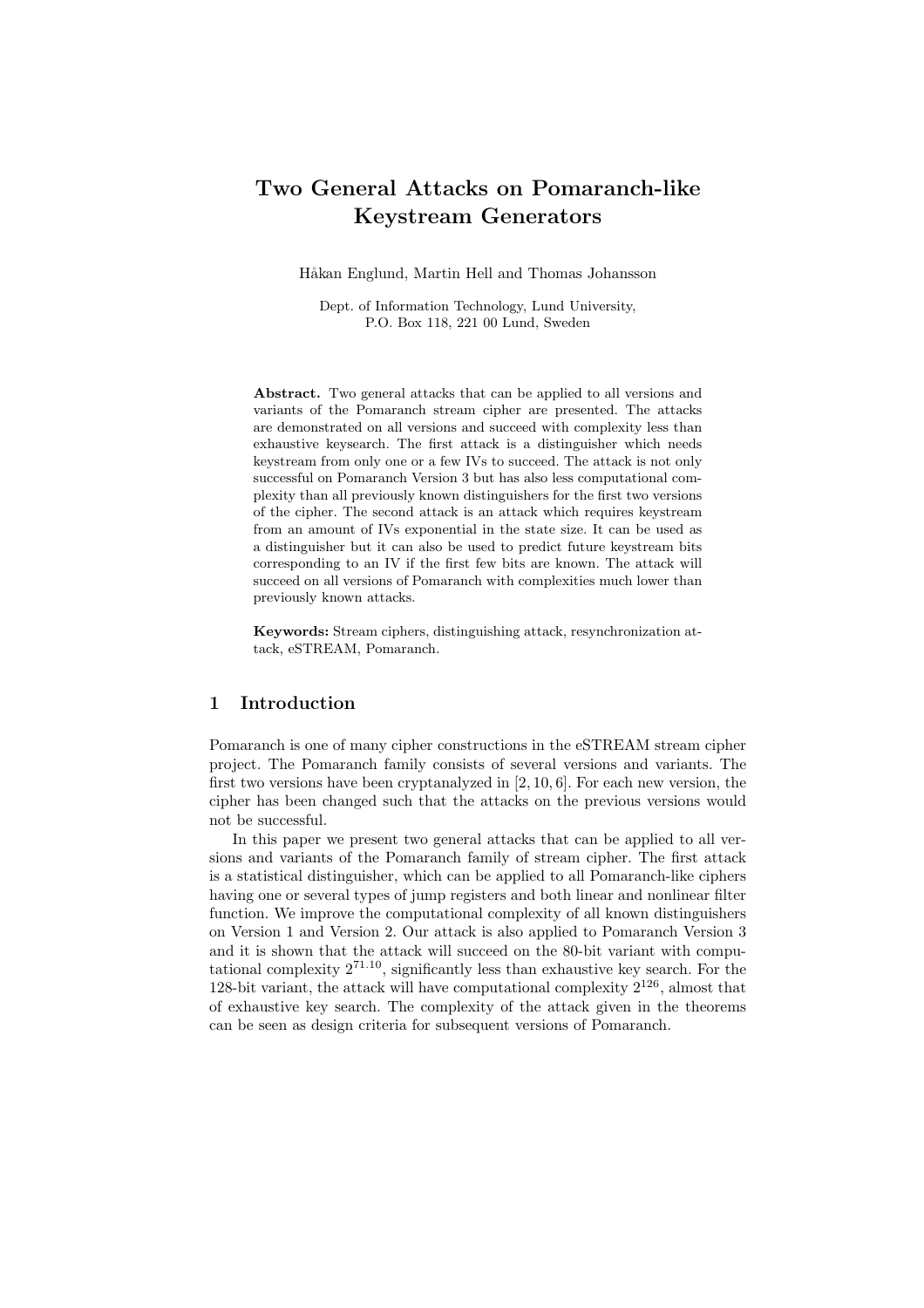The second attack is an IV attack. It first stores many samples from the keystream corresponding to one IV in a table. Given short keystream samples from several other IVs, we can find collisions with the samples in the stored table. When a collision is found, future keystream bits can be predicted. The key will not be recovered but the attack is still more powerful than a distinguisher. Also this attack can be applied to all versions and variants of Pomaranch, e.g., by using a table of size  $2^{71.3}$  bytes,  $2^{98}$  different IVs and a computational complexity of 2<sup>104</sup>, the 128 bit version of Pomaranch Version 3 can be attacked.

The outline of the paper is as follows. Section 2 will describe the Pomaranch stream ciphers and Section 3 will briefly describe the previous attack on Pomaranch. In Section 4 the first attack is given and in Section 5 we give the second attack. Section 6 concludes the paper.

# 2 Description of Pomaranch

In this section, we will give a brief overview of the design of Pomaranch. There are 3 versions of Pomaranch. First the overall design idea is presented and then we give the specific parameters for the different versions. The attacks described in this paper are independent of the initialization procedure and thus, only the keystream generation will be described here. For more details we refer to the respective design documents, see [7–9].

Pomaranch is a synchronous stream cipher designed primarily for being efficient in hardware. It follows the classical design of a filter generator where the contents of an internal state is filtered through a Boolean function to produce the keystream. The design of Pomaranch is illustrated in Figure 1.



Fig. 1. General overview of Pomaranch.

Pomaranch is based on a cascade of n Jump Registers (JR). A jump register can be seen as an irregularly clocked Linear Finite State Machine (LFSM). The clocking of a register can be done in one of two ways, either it jumps  $c_0$  steps or it jumps  $c_1$  steps. The clocking is decided by a binary jump control sequence,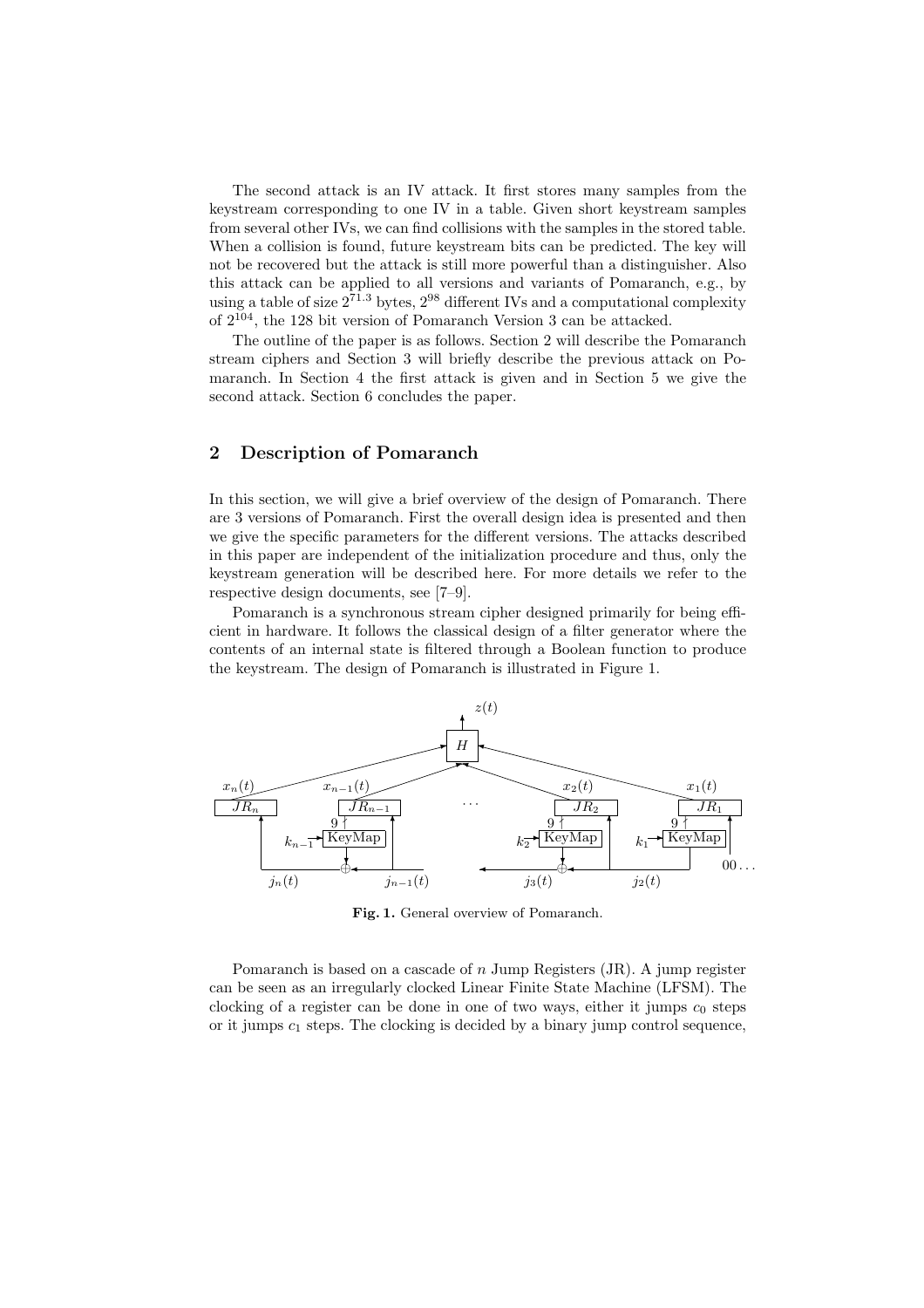denoted by  $j_i(t)$  for register i at time t.

$$
j_i(t) = \begin{cases} 0, JR_i \text{ is clocked } c_0 \text{ times} \\ 1, JR_i \text{ is clocked } c_1 \text{ times} \end{cases}
$$

The jump registers are implemented using two different kinds of delay shift cells, S-cells and F-cells. The S-cell is a normal D-element and the F-cell is a D-element where the output is fed back and XORed with the input. Half of the cells are implemented as S-cells and half are implemented as F-cells. When the register is clocked it will jump  $c_0$  steps. When the jump control  $j_i(t)$  is one, all cells in  $JR_i$  are switched to the opposite mode, i.e., all S-cells become F-cells and vice versa. This switch of cells results in a jump through the state space corresponding to  $c_1$ . The jump index of a register is the number of  $c_0$  clockings that is equivalent to one  $c_1$  clocking.

Notations and Assumptions. As seen in Figure 1 we denote Jump Register i by  $JR_i$  and its period by  $T_i$ . The key is denoted by K and the subkey used for  $JR_i$  is denoted  $k_i$ . The length of the registers is denoted by L. The filter function is denoted by  $H$  (more specifically we will use the notation  $H^{(1)}, H^{(2)}_{80}, H^{(2)}_{128}, H^{(3)}_{80}, H^{(3)}_{128}$  for the different filter functions used, where the superscript denotes the version of Pomaranch of interest, and the subscript denotes the key length used in the version). Similarly we will denote the number of registers used by  $n^{(1)}, n_{80}^{(2)}, n_{128}^{(2)}, n_{80}^{(3)}, n_{128}^{(3)}$ . The bit taken from the register *i* as input to the filter function at time t is denoted by  $x_i(t)$ . The keystream bit produced at time t is denoted  $z(t)$  and sometimes only z. Both addition modulo 2 and integer addition is denoted by  $+$  since there should be no risk of confusion. Only absolute values of biases of approximations will be given.

#### 2.1 Pomaranch Version 1

The first version of Pomaranch was introduced in [7]. In this version, 128 bit keys were used together with an IV in the range of 64 to 112 bits. The cipher is built upon  $n^{(1)} = 9$  identical jump registers. Each register uses 14 memory cells together with a characteristic polynomial with the jump index 5945, i.e.,  $(c_0, c_1) = (1, 5945)$ . From register i 9 bits are taken as input to a key dependent function, denoted KeyMap in Figure 1. The output of this function is XORed to the jump sequence from register  $i - 1$ ,  $j_i(t)$  to produce the jump sequence for the next register,  $j_{i+1}(t)$ . The keystream bit z is given as the XOR of the bit in cell 13 from all the registers, i.e.,

$$
z = H^{(1)}(x_1, \ldots, x_9) = x_1 + x_2 + \ldots + x_9.
$$

#### 2.2 Pomaranch Version 2

The second version of Pomaranch [8], comes in two variants, an 80-bit with  $n_{80}^{(2)} = 6$ , and a 128-bit key variant using  $n_{128}^{(2)} = 9$  registers. The registers are still 14 memory cells long but to prevent the attacks on the first version,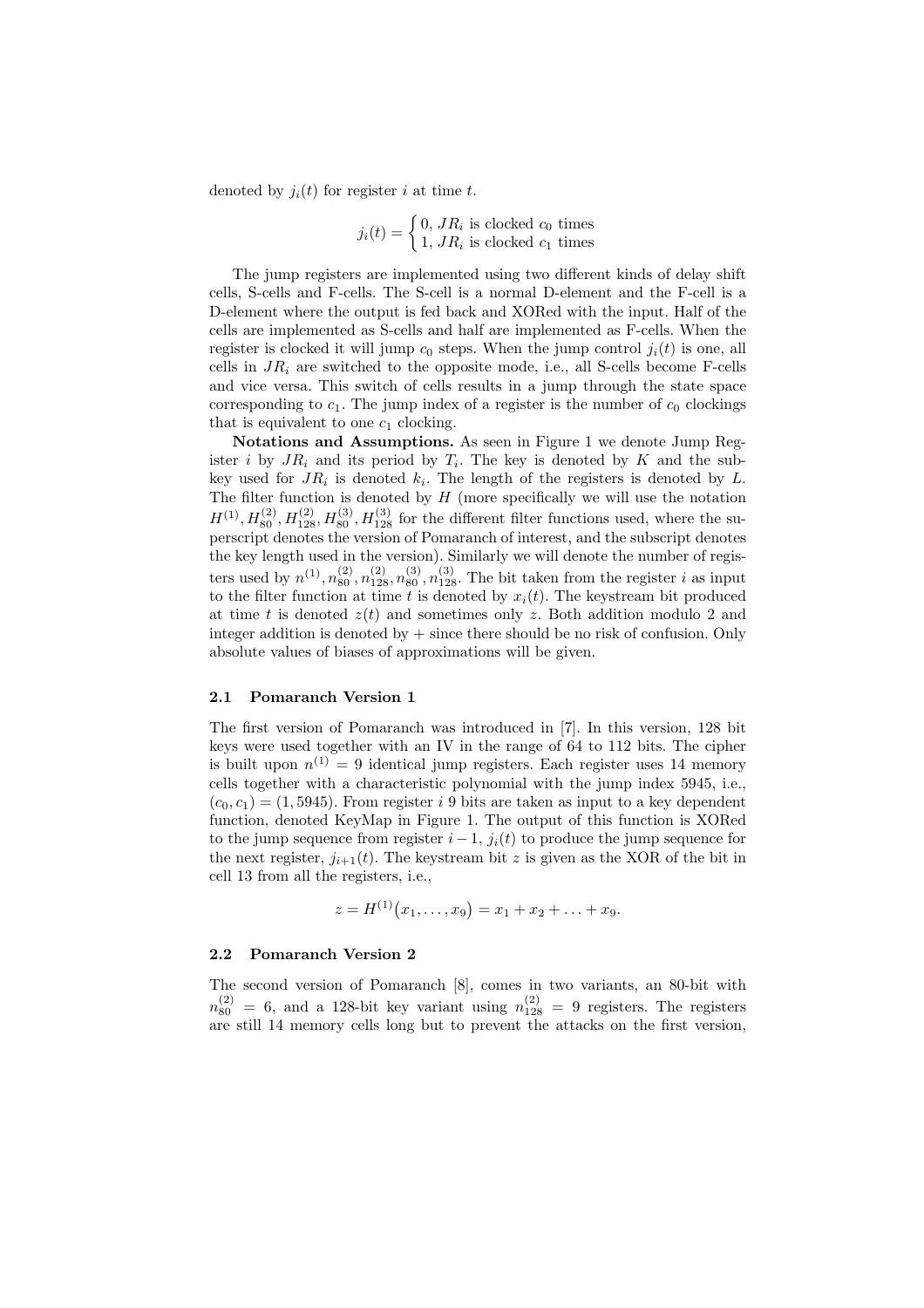different tap positions are used as input to the KeyMap function in Figure 1. The characteristic polynomial is also changed and the new jump index is 13994. A new initialization procedure was introduced to prevent the attacks in [2, 5]. The keystream is still taken as the XOR of the bits in cell 13 of all registers and is given by  $\overline{a}$ 

$$
z = \begin{cases} H_{80}^{(2)}(x_1, \dots, x_6) = x_1 + x_2 + \dots + x_6 \\ H_{128}^{(2)}(x_1, \dots, x_9) = x_1 + x_2 + \dots + x_9 \end{cases}
$$

.

,

#### 2.3 Pomaranch Version 3

As in the second version, there are two variants of Pomaranch Version 3 [9], an 80-bit and a 128-bit key variant. The number of registers used are still the same as in Pomaranch Version 2, i.e.,  $n_{80}^{(3)} = 6$  respectively  $n_{128}^{(3)} = 9$ . In the case of Pomaranch Version 3, two different jump registers are used, the first using jump index 84074 which is referred to as type I and the second using jump index 27044, referred to as type II. The type I registers are used for odd numbered sections in Figure 1, and type II for the even numbered sections. Both registers are built on 18 memory cells, and have primitive characteristic polynomials, i.e., when only clocked with zeros or ones they have a period of  $2^{18} - 1$ . From each register one bit is taken from cell  $17$  and is fed into  $H$ . The filter functions used are  $\overline{a}$ 

$$
z = \begin{cases} H_{80}^{(3)}(x_1, \dots, x_6) = G(x_1, \dots, x_5) + x_6 \\ H_{128}^{(3)}(x_1, \dots, x_9) = x_1 + x_2 + \dots + x_9 \end{cases}
$$

where

 $G(x_1, \ldots, x_5) = x_1 + x_2 + x_5 + x_1x_3 + x_2x_4 + x_1x_3x_4 + x_2x_3x_4 + x_3x_4x_5$ 

is a 1-resilient Boolean function. The keystream length per IV/key pair is limited to  $2^{64}$  bits in Version 3.

### 3 Previous Attacks on the Pomaranch Stream Ciphers

The first attack on Pomaranch, given in [2], was an attack on the initialization procedure. Soon after, an attack on the keystream generation was presented in [10]. This attack considered the best linear approximation of bits distance  $L+1$  apart. Register  $JR_1$  was exhaustively searched since this register is always fed with the all zero jump control sequence and the linear approximation is not valid for this register. When the state of  $JR_1$  was known,  $JR_2$  and 16 bits of the key was guessed. This was iterated until the full key was recovered. A distinguisher was not explicitly mentioned in [10] but it is very easy to see that if the attack is stopped after  $JR_1$  is recovered, it would be equivalent to a distinguishing attack. This distinguisher needed  $2^{72.8}$  keystream bits and computational complexity  $2^{86.8}$ .

Pomaranch Version 2 was designed to resist the attacks in [2, 10]. However, it was still possible to find biased linear approximations by looking at keystream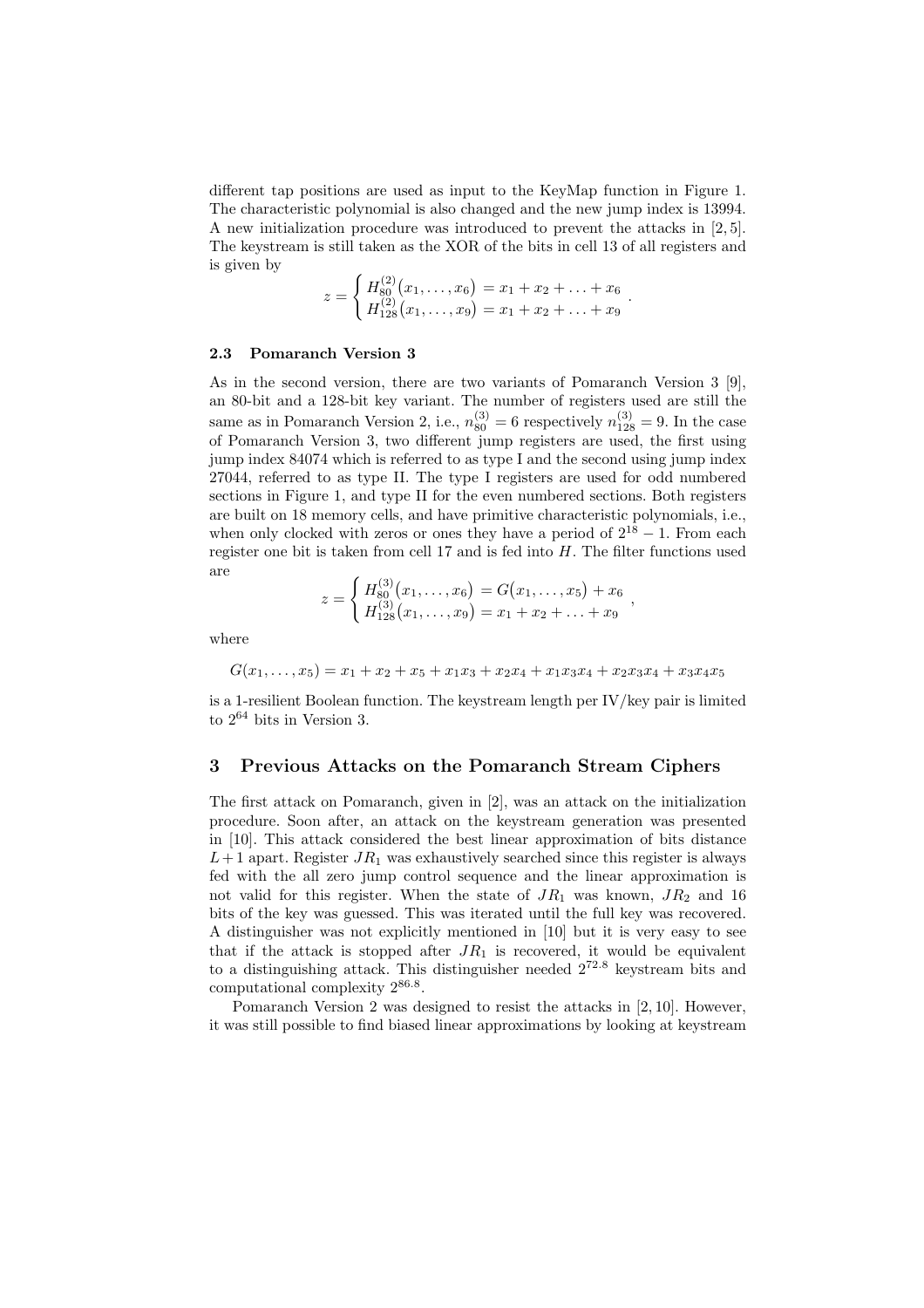bits further apart. This was done in [6] and the new approximation made it possible to mount distinguishing and key recovery attacks on both the 80-bit and the 128-bit variants. The distinguisher for the 80-bit variant needed  $2^{44.59}$ keystream bits and a computational complexity of  $2^{58.59}$ . For the 128-bit variant the complexities were  $2^{73.53}$  and  $2^{87.53}$  respectively.

# 4 Distinguishing Attacks on Pomaranch-like Ciphers

In this section we will present general distinguishers for Pomaranch-like ciphers, in particular we will study the constructions that have been proposed in Pomaranch Version 1-3. We will give general results for these cipher families that can be used as design criteria for future Pomaranch ciphers.

#### 4.1 Period of Registers

The first jump register, denoted  $JR_1$  in Figure 1, is during keystream generation mode fed by the jump sequence only containing zeros. Hence  $JR_1$  is a LFSM. The period of the register is denoted by  $T_1$ , hence  $x_1(t) = x_1(t + T_1)$  with  $T_1 = 2^L - 1.$ 

From  $JR_1$  a jump control sequence is calculated which controls the jumping of  $JR_2$ . Assume that after  $T_1$  clocks of  $JR_1$ , register  $JR_2$  has jumped C steps. Then after  $T_1^2$  clocks  $JR_2$  has jumped  $CT_1$  steps, a multiple of  $T_1$  and is thus back to its initial state. If primitive characteristic polynomials are used for the registers, it can be shown that the period for register  $JR_i$  is

$$
T_i = T_1^i,
$$

and hence

$$
x_i(t) = x_i(t + T_1^i).
$$

Consequently, at time t and  $t + T_1^p$ , the filter function H has p inputs with exactly the same value, namely the contribution from registers  $JR_1, \ldots, JR_p$ . This observation will be used in our attack.

#### 4.2 Filter Function

The filter function used in Pomaranch can be a nonlinear Boolean function or just the linear XOR of the output bits of each jump register. Our attack can be applied to both variants. The keystream bit at time t, denoted by  $z(t)$ , can be described as ¡ ¢

$$
z(t) = H\big(x_1(t), \ldots, x_n(t)\big).
$$

Using the results from Section 4.1 and taking our samples as  $z(t) + z(t + T_1^p)$  we can write the expression for the samples as

$$
z(t) + z(t+T_1^p) = H(x_1(t),...,x_n(t)) + H(x_1(t+T_1^p),...,x_n(t+T_1^p)).
$$
 (1)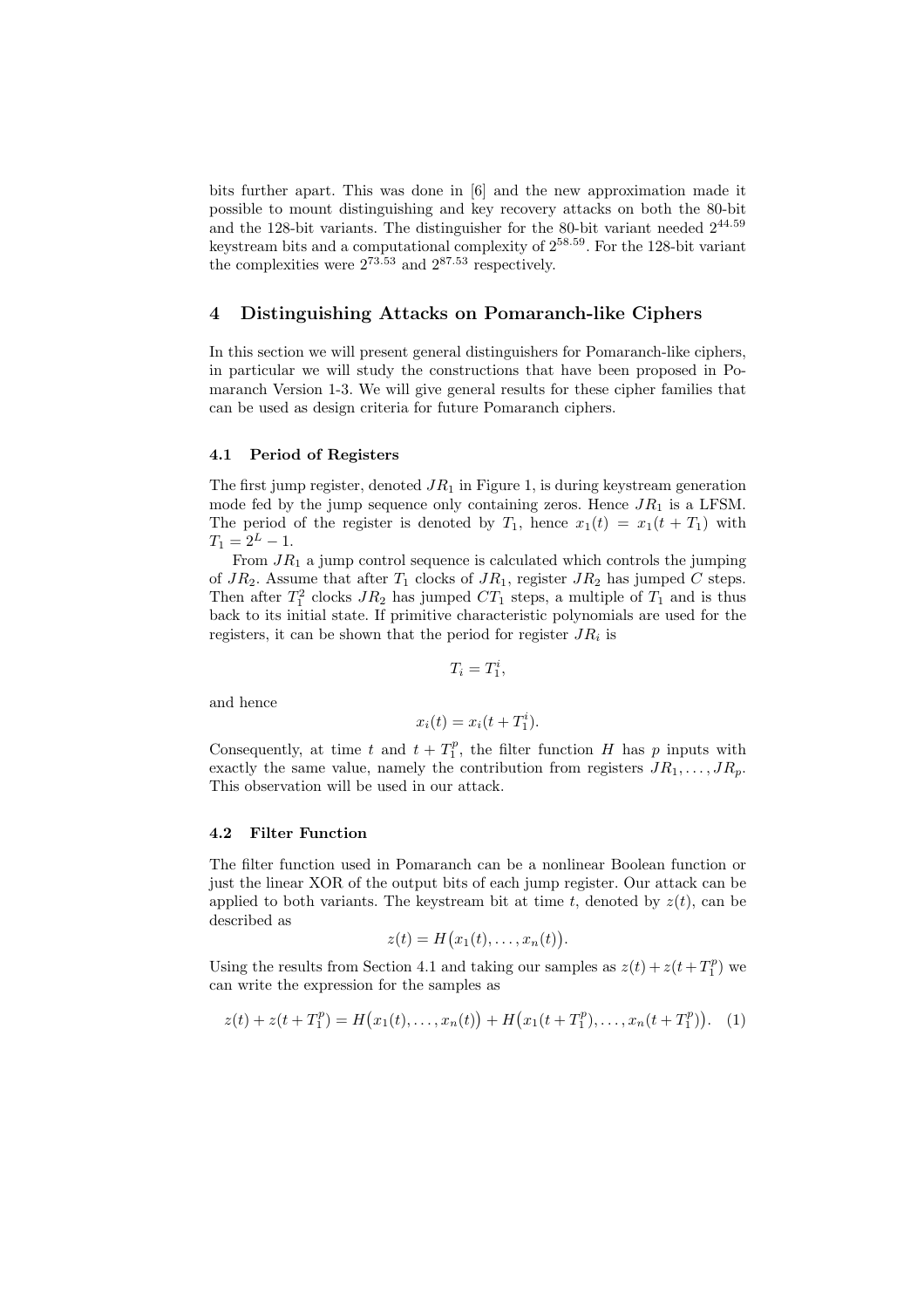**4.2.1 Linear Filter Function** When the filter function  $H$  is linear, i.e., 4.2.1 **Linear Filter Function** when the inter-function H is linear, i.e.,  $H(x_1, \ldots, x_n) = \sum_{i=1}^n x_i$ , and our samples are taken as  $z(t) + z(t + T_1^p)$  we know from Section 4.1 that  $p$  inputs to the filter function are the same at time  $t$  and at time  $t + T_1^p$ , hence we can rewrite (1) as

$$
z(t) + z(t + T_1^p) = \sum_{i=p+1}^n x_i(t) + x_i(t + T_1^p).
$$

4.2.2 Nonlinear Filter Function When the filter function  $H$  is nonlinear,  $x_i(t)$  and  $x_i(t+T_1^p)$  will not cancel out in the keystream with probability one, as in Section 4.2.1. But, the input to H at time t and  $t + T_1^p$  has p inputs  $x_1, \ldots, x_p$ with the exact same value. This might lead to a biased distribution,

$$
\Pr(H(x_1(t),...,x_n(t)) + H(x_1(t+T_1^p),...,x_n(t+T_1^p)) = 0) =
$$
  

$$
\Pr(z(t) + z(t+T_i^p) = 0) = \frac{1}{2}(1 \pm \epsilon),
$$

where  $\epsilon$  denotes the bias and  $|\epsilon| \leq 1$ .

# 4.3 Linear Approximations of Jump Registers

In our attack, we need to find a linear approximation for the output bits of the jump registers that is biased, i.e., that holds with probability different from one half. We assume that all states of the register are equally probable, except for the all zero state which has probability 0. Further, it is assumed that all jump control sequences have the same probability. Finding the best linear approximation can be done by exhaustive search. Under certain circumstances much faster approaches can be used, see [6]. We search for a set  $A$  of size w such that

$$
\Pr(\sum_{i \in \mathcal{A}} x(t+i) = 0) = \frac{1}{2}(1 \pm \varepsilon), \quad |\varepsilon| \le 1,
$$

i.e., the weight of the approximation is  $w$  and the terms are given by the set A. For our attack to work it is important that the bias of this approximation is sufficiently high.

It is assumed that jump register  $JR_1$  will always have the all zero jump control sequence. Hence, the linear approximation will never apply for this register.

4.3.1 Different Registers In the case when not all registers use the same kind of jump registers, we are not interested in the most biased linear approximation of single registers. Instead we have to search for a linear approximation that has a good bias for all types of registers at the same time. This is much harder to find than a single approximation for one register. This is the case in Pomaranch Version 3.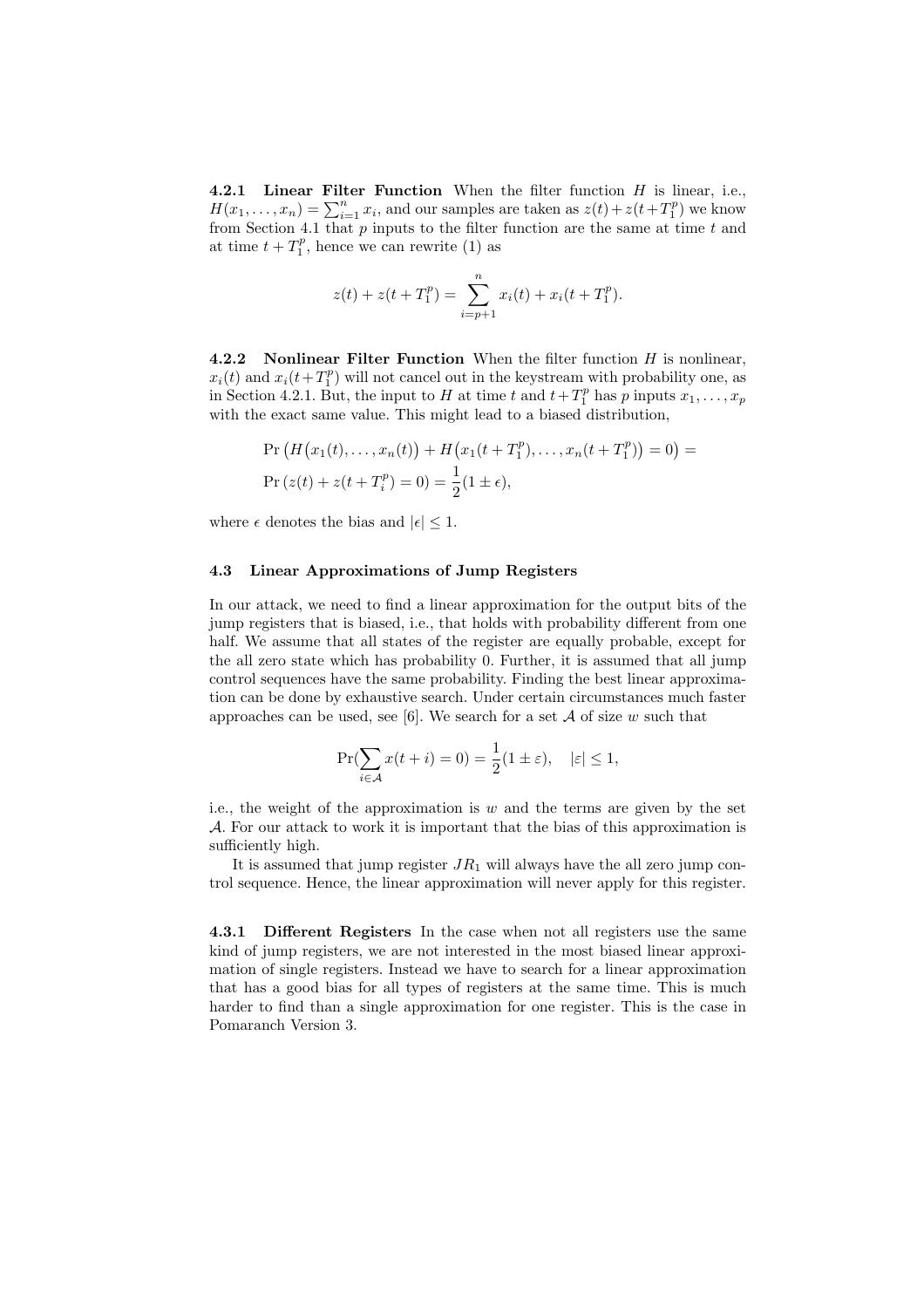#### 4.4 Attacking Different Versions of Pomaranch

A Pomaranch stream cipher can be designed using one or several types of jump registers. It can also use a linear or a nonlinear Boolean filter function. In this section we take a closer look at the different design possibilities that has been used and give an expression for the number of samples needed in a distinguisher for each possibility.

The general expressions for the amount of keystream needed in an attack can be seen as a new design criteria for Pomaranch-like stream ciphers.

4.4.1 One Type of Registers with Linear Filter Function In this family of Pomaranch stream ciphers we assume that all jump register sections use the same type of register and that the filter function H is linear, i.e.,  $H(x_1, \ldots, x_n) = \sum_{k=1}^{n}$  $\sum_{i=1}^{n} x_i$ . Pomaranch Version 1 and Pomaranch Version 2 are both included in this family.

Assume that we have found a linear approximation, as described in Section 4.3, of weight w of the register used. We consider samples at t and  $t + T_1^p$  such that  $p$  positions into  $H$  are the same according to Section 4.1. Our samples will be taken as

$$
\sum_{i \in \mathcal{A}} z(t+i) + \sum_{i \in \mathcal{A}} z(t+i+T_1^p) = \sum_{j=1}^n \sum_{i \in \mathcal{A}} (x_j(t+i) + x_j(t+i+T_1^p)) \tag{2}
$$
\n
$$
= \sum_{j=p+1}^n \sum_{i \in \mathcal{A}} (x_j(t+i) + x_j(t+i+T_1^p)).
$$

Since the bias of  $\sum_{i \in \mathcal{A}} x_i(t+i)$  is  $\varepsilon$  and we have  $2(n-p)$  such relations the total bias of the samples is given by

$$
\varepsilon_{tot} = \varepsilon^{2(n-p)}.
$$

Using the approximation that  $1/\varepsilon_{tot}^2$  samples are needed to reliably distinguish the cipher from a truly random source, we get an estimate of the keystream length needed. (In practice, this number should be multiplied by a small constant.)

**Theorem 1.** The computational complexity and the number  $N$  of keystream bits needed to reliably distinguish the Pomaranch family of stream ciphers using a linear filter function and n jump registers of the same type is bounded by

$$
N = T_1^p + \frac{1}{\varepsilon^{4(n-p)}}, \quad p > 0,
$$

where  $\varepsilon$  is the bias of the best linear approximation of the jump register.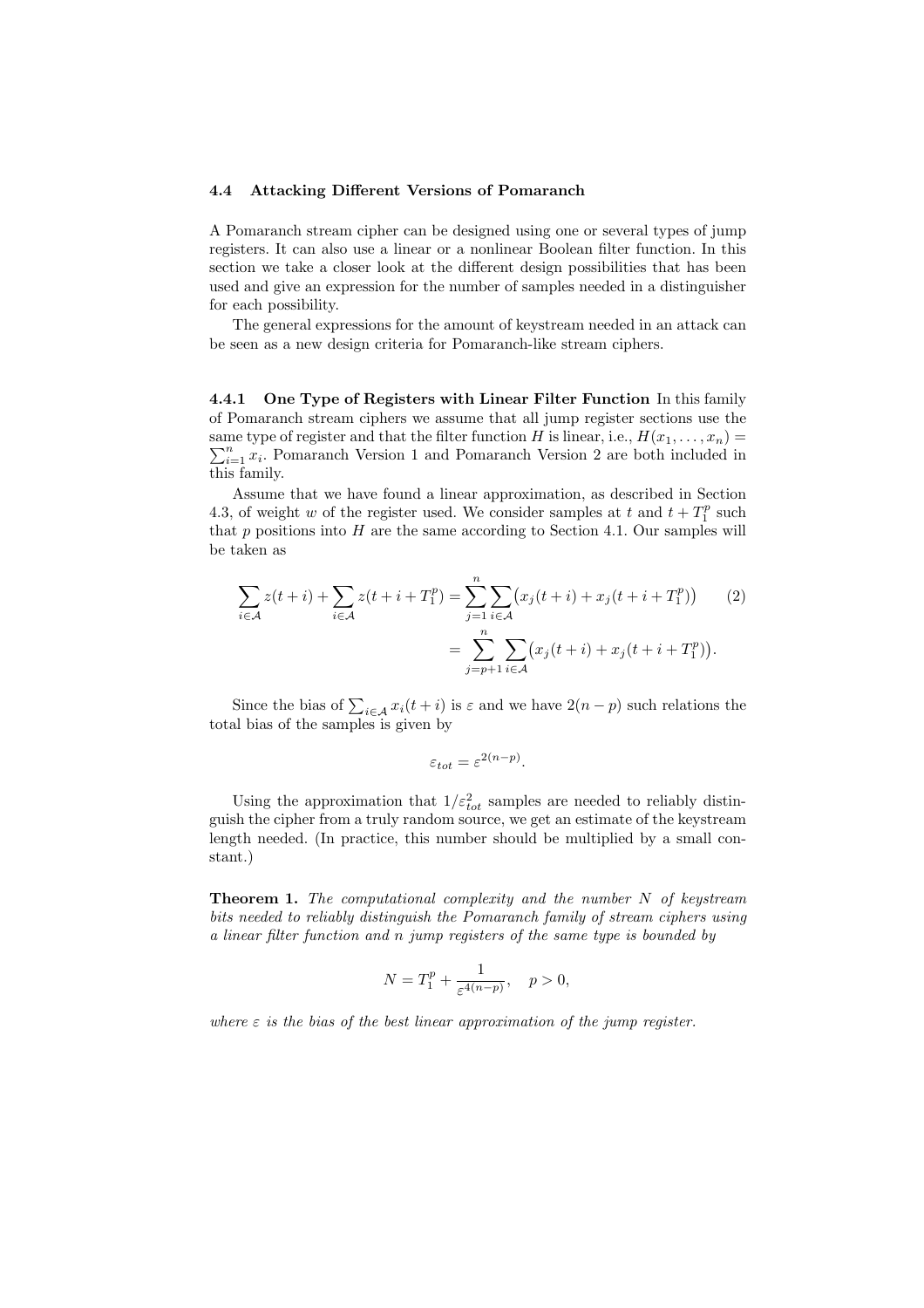4.4.2 Different Registers with Linear Filter Function In this family of generators different types of jump registers are used and the filter function is assumed to be  $H(x_1,...,x_n) = \sum_{i=1}^n x_i$ .

This case is very similar to the case when all registers are of the same type. The difference is that, in this case, we are not looking for the best linear approximation of the registers separately. Instead, we have to find a linear approximation that have a bias for all the registers  $JR_{p+1}, \ldots, JR_n$ . This can be difficult if there are several types of registers. Approximations with a large bias for one type might have a very small bias for other types. Anyway, assume that we have found such a linear approximation. Our samples will still be taken as in (2). If we denote the bias for the approximation of register i by  $\varepsilon_i$ , then the total bias will be given as

$$
\varepsilon_{tot} = \prod_{i=p+1}^{n} \varepsilon_i^2.
$$

Theorem 2. Assume that there is a linear relation that is biased in all registers. The computational complexity and the number  $N$  of keystream bits needed to reliably distinguish the Pomaranch family of stream ciphers using a linear filter function and n jump registers of different types is bounded by

$$
N = T_1^p + \frac{1}{\prod_{i=p+1}^n \varepsilon_i^4}, \quad p > 0,
$$

where  $\varepsilon_i$  is the bias of jump register  $JR_i$ .

The 128-bit variant of Pomaranch Version 3 belongs to a special subclass of this family, namely all registers in odd positions are of type I and registers in even positions are of type II. In this case we only have to search for a linear approximation that is biased for type I and type II registers at the same time. approximation that is blased for type I and type II registers at the same time.<br>The bias of  $\sum_{i \in \mathcal{A}} x_i(t + i)$  is denoted  $\varepsilon_{type\ I}$  and  $\varepsilon_{type\ II}$ , respectively, for the different registers. In total we have  $2\lceil \frac{n-p}{2} \rceil$  type I relations and  $2\lfloor \frac{n-p}{2} \rfloor$  type II relations when  $n$  is odd. Hence, the total bias of the samples is given by

$$
\varepsilon_{tot} = \varepsilon_{type\ I}^{2\lceil\frac{n-p}{2}\rceil} \varepsilon_{type\ II}^{2\lfloor\frac{n-p}{2}\rfloor}.
$$

If we apply Theorem 2 to the 128-bit variant of Pomaranch Version 3, the number of samples in the distinguisher is given by

$$
N = T_1^p + \frac{1}{\varepsilon_{type}^{4\lceil \frac{n-p}{2} \rceil} \varepsilon_{type}^{4\lfloor \frac{n-p}{2} \rfloor}}.
$$
\n(3)

4.4.3 Nonlinear Filter Function Now we consider the case when the Boolean filter function is a nonlinear function. We only consider the case when the filter function  $H$  can be written in the form

$$
H(x_1, \ldots, x_n) = G(x_1, \ldots, x_{n-1}) + x_n.
$$
\n(4)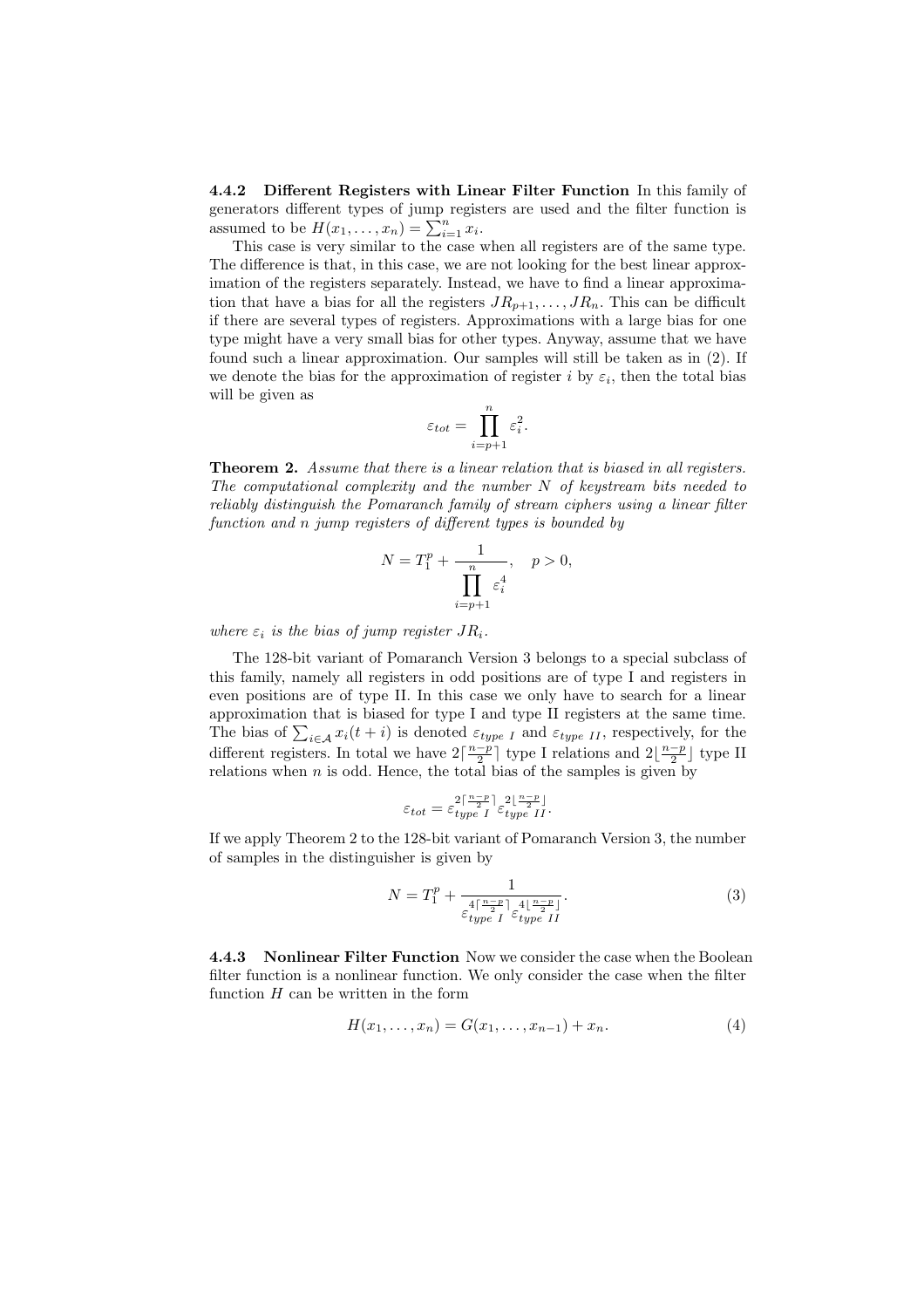The attack can easily be extended to filter functions with more (or less) linear terms but to simplify the presentation, and the fact that the 80-bit variant of Pomaranch Version 3 is in this form, we only consider this special case in this paper.

Attacks on this family use a biased linear approximation of  $JR_n$ , see Section 4.3, together with the fact that the input to G at time t and  $t + T_1^p$  have p inputs in common and hence in some cases a biased distribution, see Section 4.2.2.

Let  $\epsilon$  denote the bias of  $G(x_1(t),...,x_{n-1}(t)) + G(x_1(t+T_1^p),...,x_{n-1}(t+T_n^p))$  $(T_i^p)$ , and  $\varepsilon$  the bias of our linear approximation for  $\overline{J}R_n$ ,  $\sum_{i\in\mathcal{A}}x_i(t+i)$ . The samples are taken as

$$
\sum_{i \in \mathcal{A}} z(t+i) + \sum_{i \in \mathcal{A}} z(t+i+T_1^p) = \sum_{i \in \mathcal{A}} x_n(t+i) + \sum_{i \in \mathcal{A}} x_n(t+i+T_1^p) + \sum_{i \in \mathcal{A}} G(x_1(t+i), \dots, x_{n-1}(t+i)) + G(x_1(t+i+T_1^p), \dots, x_{n-1}(t+i+T_1^p)),
$$

and the bias of the samples is given by

$$
\varepsilon_{tot} = \varepsilon^2 \epsilon^w. \tag{5}
$$

This relation tells us that we need to keep the weight of the linear approximation of  $JR_n$  as low as possible, i.e., there is a trade off between the bias  $\varepsilon$  of the approximation and the number of terms w in the relation.

**Theorem 3.** The computational complexity and the number  $N$  of keystream bits needed to reliably distinguish the Pomaranch family of stream ciphers using a filter function of the form (4) is bounded by

$$
N = T_1^p + \frac{1}{(\varepsilon^2 \epsilon^w)^2}.
$$

where  $\varepsilon$  is the bias of the approximation of weight w of register  $JR_n$  and  $\epsilon$  is the bias of  $G(x_1(t),...,x_{n-1}(t)) + G(x_1(t+T_1^p),...,x_{n-1}(t+T_i^p)).$ 

Note that in this presentation it does not matter if all registers are of the same type or if they are of different types. Since only register  $JR_n$  is completely linear in the output function  $H$ , we only need to have an approximation of this register.

### 4.5 Attack Complexities for the Existing Versions of the Pomaranch Family

In this section, we look at the existing versions and variants of Pomaranch that have been proposed so far. These are Pomaranch Version 1, the 80-bit and 128-bit variants of Pomaranch Version 2 and the 80-and 128-bit variants of Pomaranch Version 3. Applying the attack proposed in this paper, we show that we can find distinguishers with better complexity than previously known for all 5 ciphers.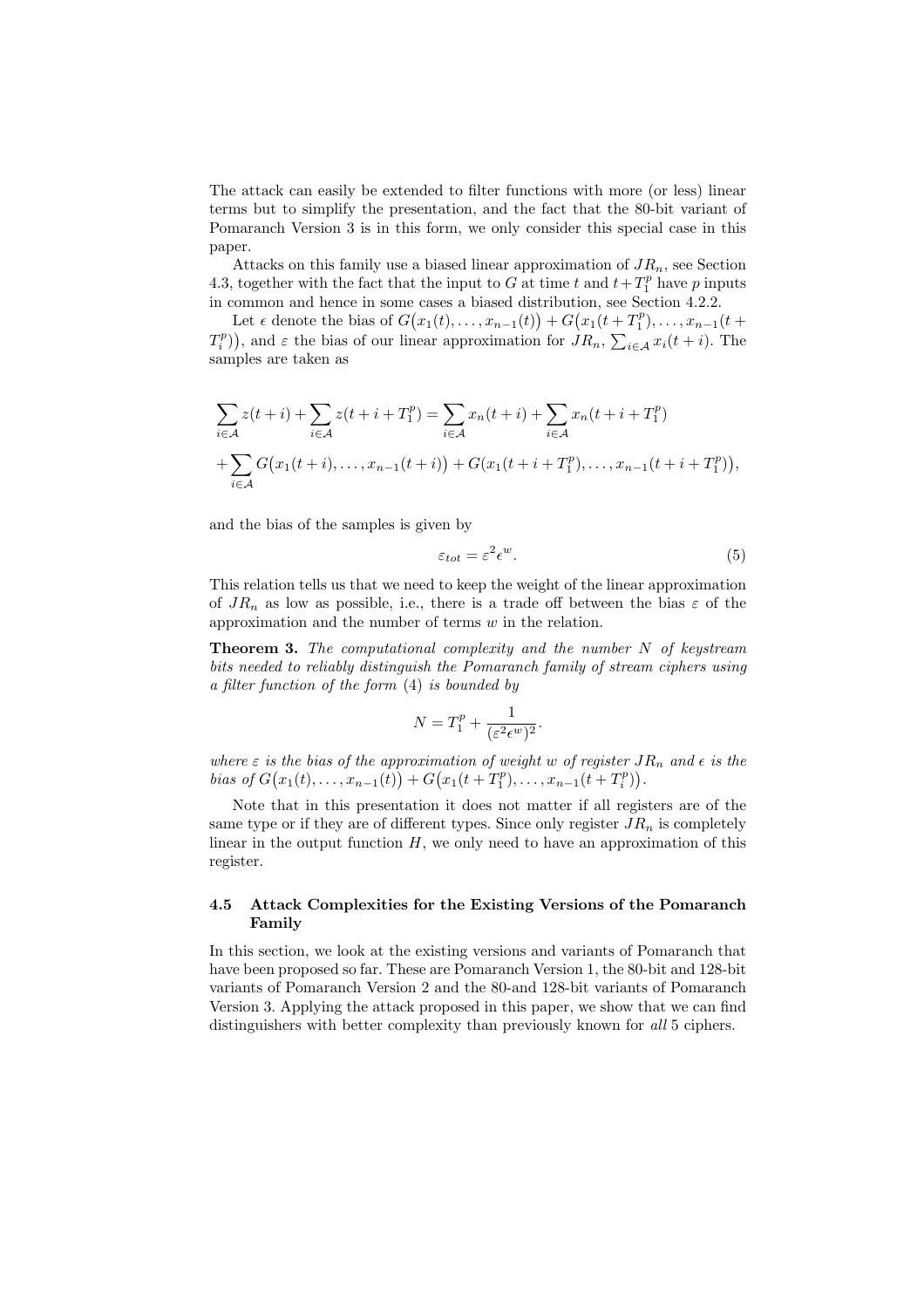4.5.1 Pomaranch Version 1 In Pomaranch Version 1 all registers are the same, so the attack will be according to Section 4.4.1. The best known linear approximation for this register, as given in [10], is

$$
\varepsilon = |2\Pr(x(t) + x(t+8) + x(t+14)) = 0) - 1| = 2^{-4.286}.
$$

Using Theorem 1 for different values of  $p$  we get Table 1. We see that the best attack is achieved when  $p = 5$ . The computational complexity and the amount of keystream needed is then 2<sup>70</sup>.<sup>46</sup> .

Table 1. Number of samples and computational complexity needed to distinguish Pomaranch Version 1 from random.

$$
\begin{array}{c|ccccccccc} p & 1 & 2 & 3 & 4 & 5 & 6 & 7 \\ \hline N^{(1)} & 2^{137.15} & 2^{120.01} & 2^{102.86} & 2^{85.72} & 2^{70.46} & 2^{83.99} & 2^{97.99} \end{array}
$$

4.5.2 Pomaranch Version 2 Similarly as in Pomaranch Version 1, in Pomaranch Version 2 all registers are the same and the attack will be performed according to Section 4.4.1. The best bias of a linear approximation for the registers used was found in [6] and is given by

$$
\varepsilon = |2\Pr(x(t) + x(t+2) + x(t+6) + x(t+18)| = 0) - 1| = 2^{-4.788}.
$$

Using Theorem 1 for different values of  $p$  gives Table 2. For the 80-bit variant the computational complexity and the number of samples is  $2^{56.00}$  and for the 128-bit variant it is  $2^{76.62}$ .

Table 2. Number of samples needed to distinguish Pomaranch Version 2 according to Theorem 1.

|  | $p$   1 2 3 4 5                                                                                                                                                              |  |  |
|--|------------------------------------------------------------------------------------------------------------------------------------------------------------------------------|--|--|
|  | $N_{80}^{(2)} \left  \begin{array}{l} 2^{95.76} \end{array} \right. \quad 2^{76.61} \quad \quad 2^{57.46} \quad \quad 2^{56.00} \quad \quad 2^{70.00} \quad \quad 2^{84.00}$ |  |  |
|  | $N_{128}^{(2)} \left  \begin{array}{ccc} 2^{153.22} & 2^{134.06} & 2^{114.91} & 2^{95.76} & 2^{76.62} & 2^{84.00} \end{array} \right.$                                       |  |  |

4.5.3 Pomaranch Version 3 There is a significant difference between the 80-bit and the 128-bit variants of Pomaranch Version 3, so this section will be divided into two parts.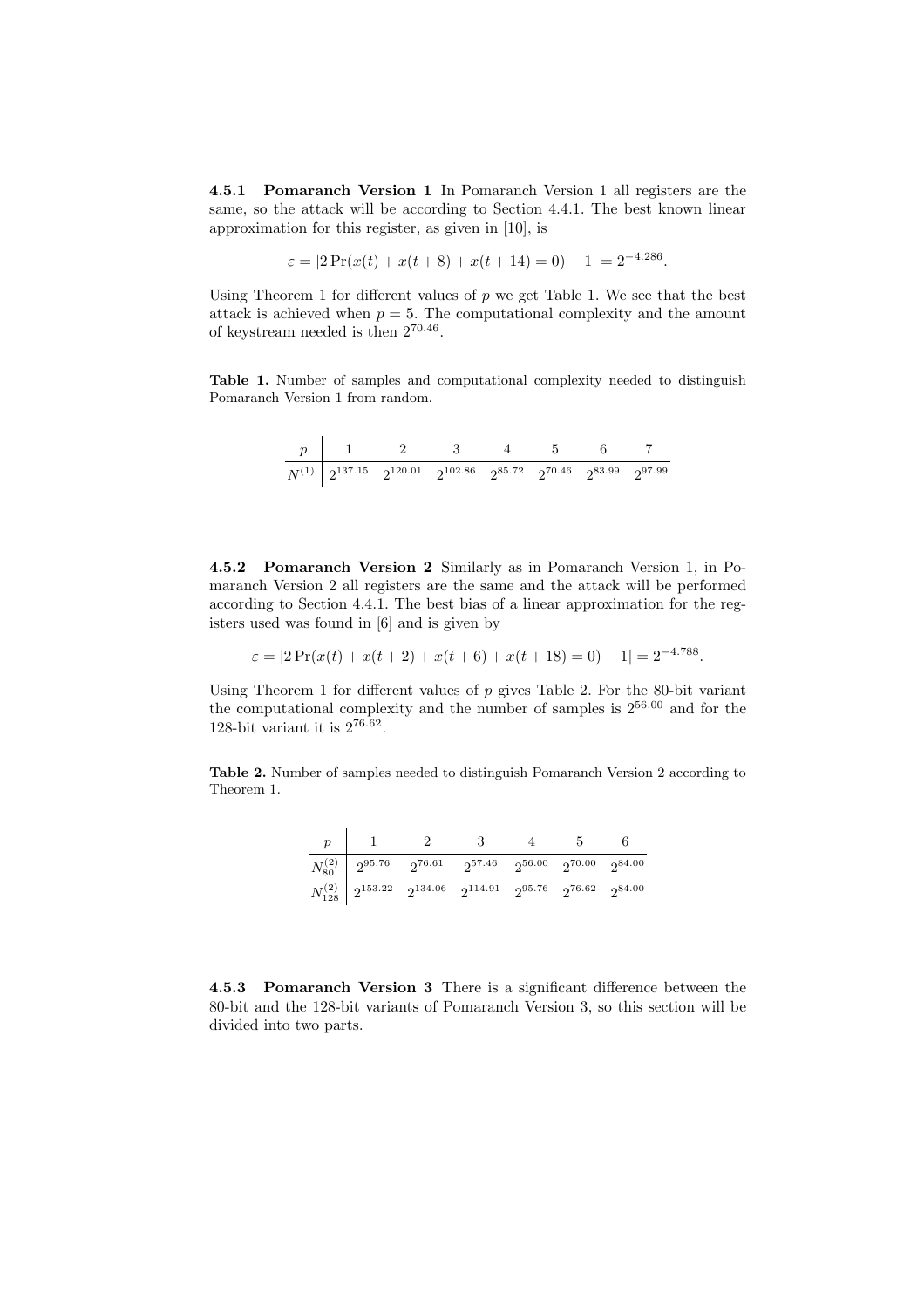80-bit Variant. The 80-bit variant of Pomaranch Version 3 uses a non-linear filter function, the attack will hence follow the procedure described in Section 4.4.3.

We started by estimating the bias of

$$
G(x_1(t),...,x_5(t)) + G(x_1(t+T_1^p),...,x_5(t+T_1^p)).
$$

The results for different  $p$  are summarized in Table 3. The keystream per IV/key pair of Pomaranch Version 3 is limited to  $2^{64}$ . Because of this we limit p to  $p \in \{1, 2, 3\}$ , otherwise  $T_1^p > 2^{64}$ . We looked for a linear relation of  $JR_6$  that, together with a value of  $p \in \{1, 2, 3\}$ , minimizes the amount of keystream needed as given by Theorem 3. The best approximation found was

$$
Pr(x_6(t) + x_6(t+5) + x_6(t+7) + x_6(t+9) + x_6(t+12) + x_6(t+18) = 0) = \frac{1}{2}(1 - 2^{-8.774}),
$$

using  $p = 3$ . The total bias of our samples using this approximation is

$$
\varepsilon_{tot} = (2^{-8.774})^2 \cdot (2^{-3})^6 = 2^{-35.548}
$$

,

according to (5). The samples used in the attack are taken according to

$$
\sum_{i \in \mathcal{A}} z(t+i) + \sum_{i \in \mathcal{A}} z(t+i+T_1^3),
$$

where  $\mathcal{A} = \{0, 5, 7, 9, 12, 18\}$ . According to Theorem 3, the amount of keystream needed is  $2^{54} + 2^{71.096} = 2^{71.096}$ . This is also the computational complexity of the attack. In the specification of Pomaranch Version 3 the frame length (keystream per IV/key pair) is limited to  $2^{64}$ . This does not prevent our attack since all samples will have this bias regardless of the key and IV used. We only need to consider  $2^{64}$  keystream bits from  $\lceil 2^{7.096} \rceil = 137$  different key/IV pairs.

**Table 3.** The bias of  $G(x_1(t),...,x_5(t)) + G(x_1(t+T_1^p),...,x_5(t+T_1^p))$  in the 80 bit variant of Pomaranch Version 3 for different values of p.

$$
\begin{array}{c|cccc}\np & 1 & 2 & 3 & 4 & 5 \\
\hline\n\epsilon & 0 & 2^{-4} & 2^{-3} & 2^{-2} & 1\n\end{array}
$$

128-bit Variant. In Pomaranch Version 3 two different registers are used, so we start by searching for a linear approximation that is good for both types of registers. The best approximation we found was

$$
x(t)+x(t+1)+x(t+2)+x(t+5)+x(t+7)+x(t+11)+x(t+12)+x(t+15)+x(t+21),\\
$$

which has the same bias for both types of registers, namely

$$
\varepsilon_{even} = \varepsilon_{odd} = 2^{-10.934}
$$

.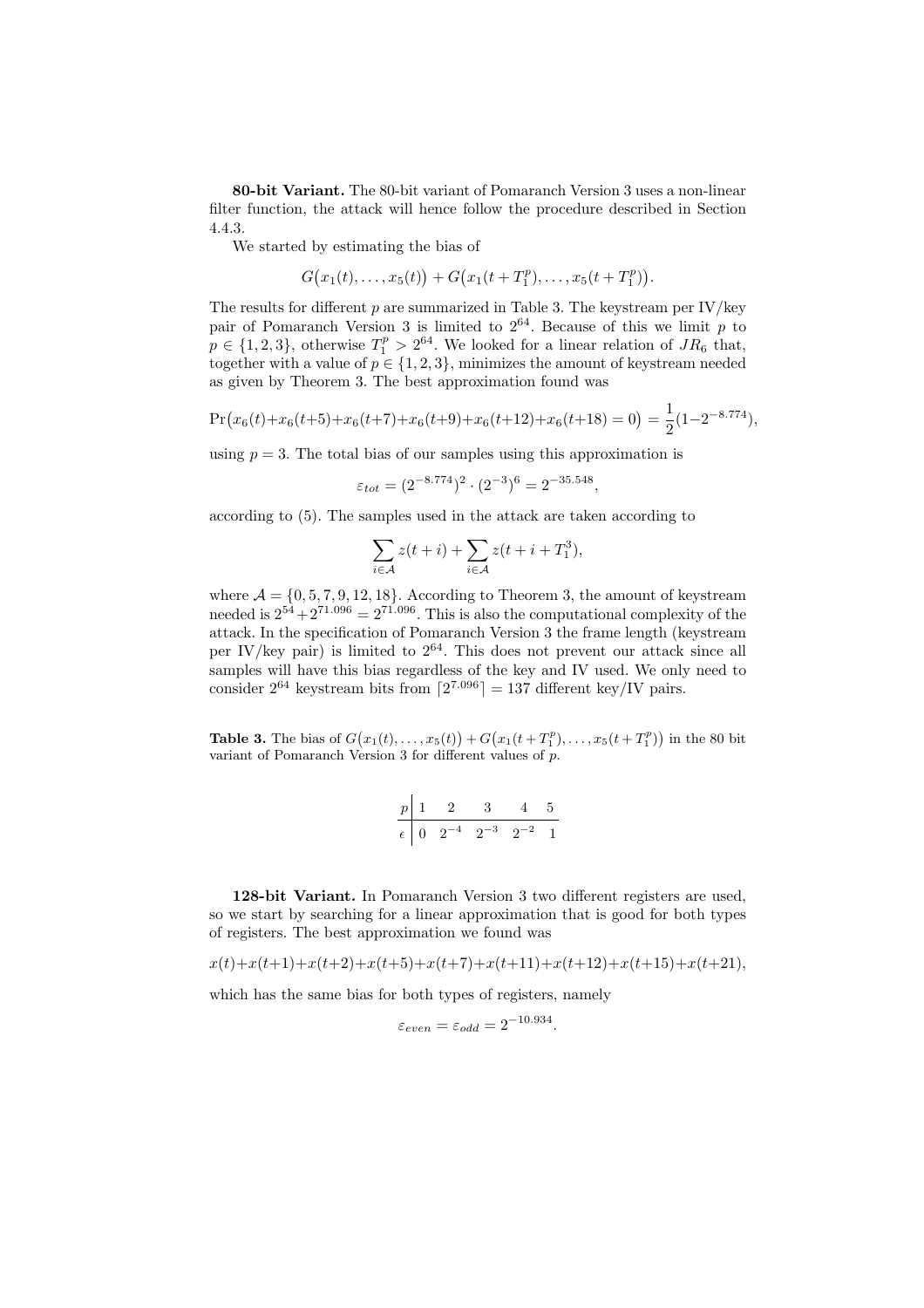Using  $(3)$  for different values of p we get Table 4. Our best distinguishing attack needs  $2^{126.00}$  keystream bits. This figure is determined by  $T_1^7 = 2^{126.00}$  so it is not possible to look at different key/IV pairs in this case since the distance between the bits in each sample has to be  $2^{126.00}$ . Since the frame length is limited to  $2^{64}$ it will not be possible to get any biased samples at all with  $p = 7$ .

Table 4. Number of samples needed to distinguish the 128-bit variant of Pomaranch Version 3 according to (3).



# 5 Square Root IV Attack

In this section we will give an attack that works for all families of Pomaranch where the key is longer than half of the total register length. The size of the state in Pomaranch is always larger than twice the key size, e.g., the 128-bit variant of Pomaranch Version 3 has a state size of 290 bits. Thus, the generic time-memory tradeoff attacks will not be applicable in general. Our attack is a variant of the time-memory tradeoff attack and is generic for all stream ciphers. Let us divide the internal state of the cipher into two parts,

$$
State = (State_K, State_{K+IV}),
$$

where  $State_K$  is a part of the state that statically holds the key and  $State_{K+IV}$ is a part of the state that is updated, depending on both the key and the  $IV$ . If the key size  $|K| > |State_{K+IV}|/2$ , then the attack will always succeed with complexity below exhaustive key search. In Pomaranch,  $State_K$  will consist of the |K| key bits and  $State_{K+IV}$  will consist of the register cells.

In the attack scenario, we assume that the key is fixed and that the cipher is initialized with many different IVs. Further, we assume that we have access to one long keystream sequence produced from one of the IVs, denoted  $IV_0$ . We intercept the ciphertext corresponding to many other IVs and we know the first l plaintext bits corresponding to every ciphertext. Our goal is to recover the rest of the plaintext for one of the messages.

The key map used to produce the jump control bits is key dependent but independent of the IV. Hence, a fixed key will define a state graph of size  $(2^L 1)^n \approx 2^{nL}$  states, where L is the register length and n the number of registers. We can apply the following attack.

Let a sample of l consecutive keystream bits at time t be denoted  $S(t)$  = Let a sample of l consecutive keystream bits at time t be denoted  $S(t) = (z(t), z(t+1), \ldots, z(t+l-1))$ . If the sample stems from  $IV_i$  we denote it by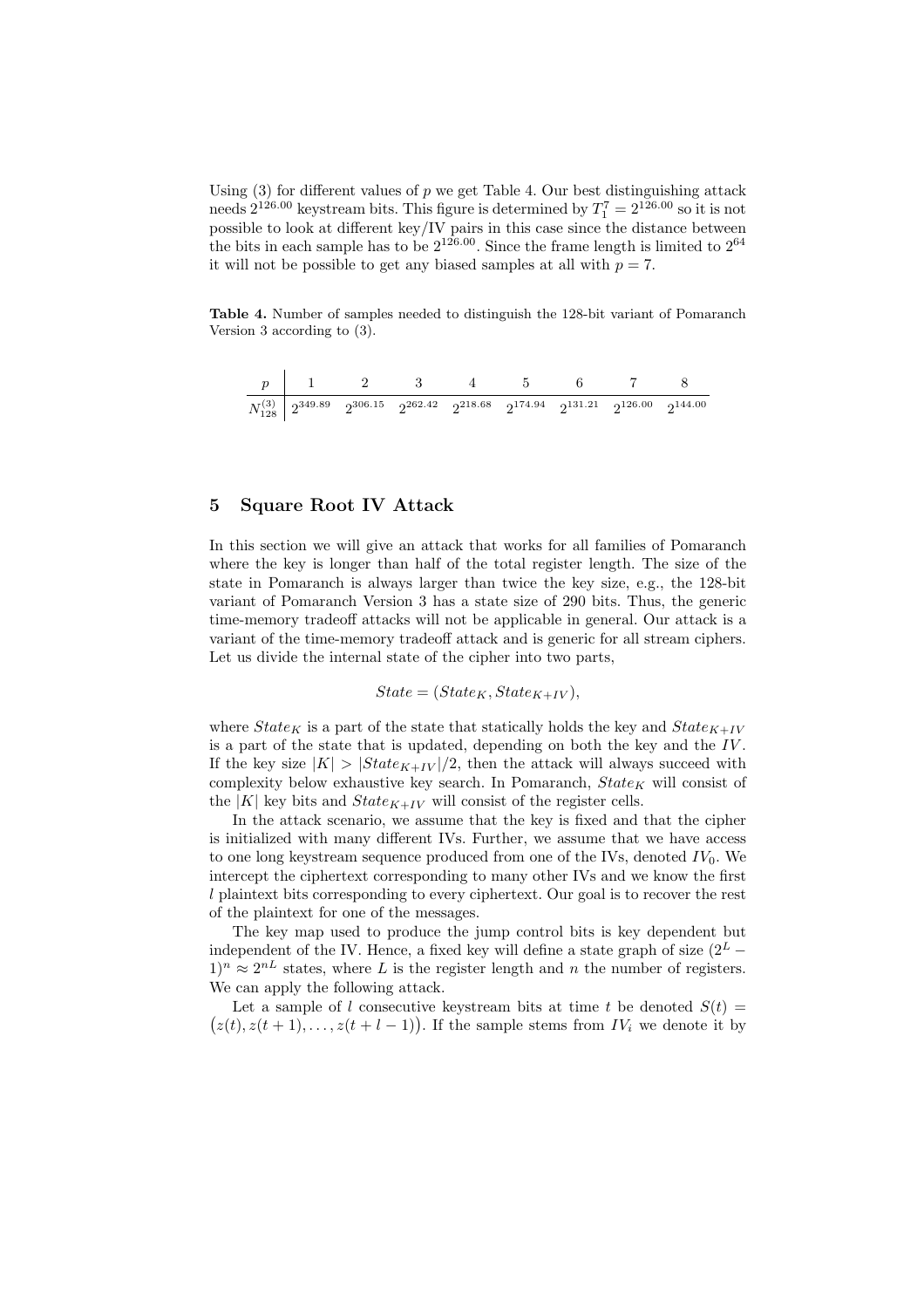$S_{IV_i}(t)$ . We first store a large amount of samples from  $IV_0$  in a table. We would like to find another IV, denoted  $IV_c$ , that results in a sample such that

$$
S_{IV_c}(t_c) = S_{IV_0}(t_0).
$$

If a collision is found, then with high probability the following keystream of  $IV_0$  and  $IV_c$  will also be identical. That means that if we just know the first l keystream bits generated by  $IV_c$ , we can predict future keystream bits from  $IV_c$ . The attack is visualized in Figure 2.



Fig. 2. State graph for a fixed key, a sample is visualized by a small ring.

Assume that  $2^{\beta nL}$  ( $0 \leq \beta \leq 1$ ) samples of length l from a keystream sequence of  $2^{\beta nL} + l$  bits, originating from  $IV_0$  and key K, is saved in a table. The table is then sorted with complexity  $O(\beta n L \cdot 2^{\beta n L})$ . This table covers a fraction of  $2^{-(1-\beta)nL}$  of the entire cycle. The number of samples (IVs with l known keystream bits) we need to test to find a collision is geometrically distributed with expected value  $2^{(1-\beta)nL}$ . For each sample, a logarithmic search with complexity  $O(\beta nL)$  in the table is performed to see if there is a collision. To be sure that a collision in the table actually means that we have found a collision in the state cycle, l must be  $l \approx nL$ . The attack complexities are then given by

| Keystream: | $2^{\beta nL} + nL$ , from one IV and<br>$nL$ , from $2^{(1-\beta)nL}$ IVs |
|------------|----------------------------------------------------------------------------|
| Time:      | $\beta n L 2^{\beta nL} + \beta n L 2^{(1-\beta)nL}$                       |
| Memory:    | $nL2^{\beta nL}$                                                           |

where  $0 \leq \beta \leq 1$ . By decreasing  $\beta$  it is possible to achieve smaller memory complexity at the expense of more IVs and higher time complexity. We can also see that the best time complexity is achieved when  $\beta = 0.5$  for large nL. The proposed attack is summarized in Figure 3. In the figure,  $S_{IV_i}(t)$  represents a sample from the keystream from  $IV_i$  at time t, and T represents the table where samples are stored.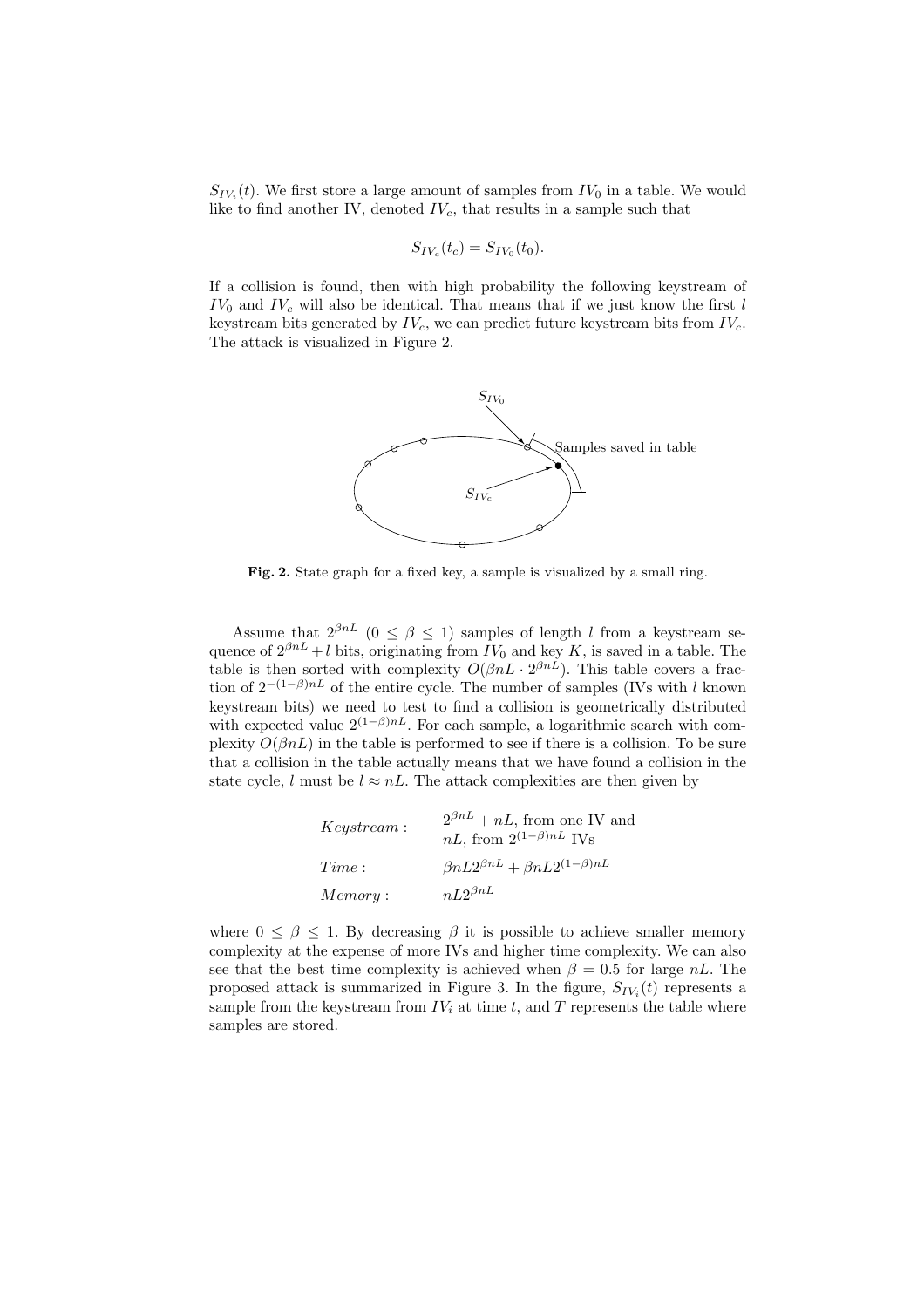$$
\begin{array}{ll}\n\textbf{for } i = 1, \ldots, 2^{\frac{nL}{2}} \\
T[i] = S_{IV_0}(t + i) \\
\textbf{end for} \\
\text{sort } T \\
\textbf{for } i = 1, \ldots, 2^{\frac{nL}{2}} \\
\textbf{if } S_{IV_i}(t) \in T \\
\textbf{return } cipher \\
\textbf{end for} \\
\textbf{return } random\n\end{array}
$$

Fig. 3. Summary of square root attack.

### 5.1 Attack Complexities on Pomaranch

In this section we will look at the existing versions of Pomaranch and show that the square root IV attack can be mounted with complexity significantly less than exhaustive key search. We assume  $\beta = 0.5$  so the time complexity and the memory complexity in bits are equal. The 128-bit variants of Pomaranch Version 1 and Version 2 can be attacked using a table of size  $2^{67.0}$  bytes together with keystream from  $2^{63.0}$  different IVs. The 80-bit variant of Pomaranch Version 2 can be attacked using only a table of  $2^{45.4}$  bytes and  $2^{42.0}$  different IVs. Pomaranch Version 3 uses larger registers, and the complexity of the attack on the 80-bit variant is a table of size  $2^{57.8}$  bytes and  $2^{54.0}$  IVs. The 128-bit variant needs a table of  $2^{85.3}$  bytes and  $2^{81}$  IVs. However, if we respect the maximum frame length of  $2^{64}$  bits, we need to choose  $\beta = 0.395$ . Then we need a table of  $2^{71.3}$  bytes and  $2^{98}$  IVs. The time complexity is in this case  $2^{104}$ .

The success probability of the attack has been simulated on a reduced version of the 128 bit variant of Pomaranch Version 3, using two registers. Choosing  $\beta = 0.5$  implies that we know  $2^{18}$  keystream bits from  $IV_0$ , we store all samples of length  $nL = 36$  in a table, and that we need samples from  $2^{18}$  different IVs in order to find a collision. The simulation results are summarized in Table 5. We also verified the attack using 3 registers. The attack given in this section suggests

Table 5. Simulation results using 2 register Pomaranch version 3 with linear filter funtion, the table summarizes how many times the attack succeeds out of 100 attacks for a specific table size and number of IVs.

|                                                            |  | Number of IVs |                         |            |  |
|------------------------------------------------------------|--|---------------|-------------------------|------------|--|
| Success rate $ 2^{17} \t2^{18} \t2^{19} \t2^{20} \t2^{21}$ |  |               |                         |            |  |
|                                                            |  |               | $2^{17}$ 28 45 64 87 98 |            |  |
| Table size $2^{18}$ 38 67 91 98 100                        |  |               |                         |            |  |
|                                                            |  |               | 86                      | 98 100 100 |  |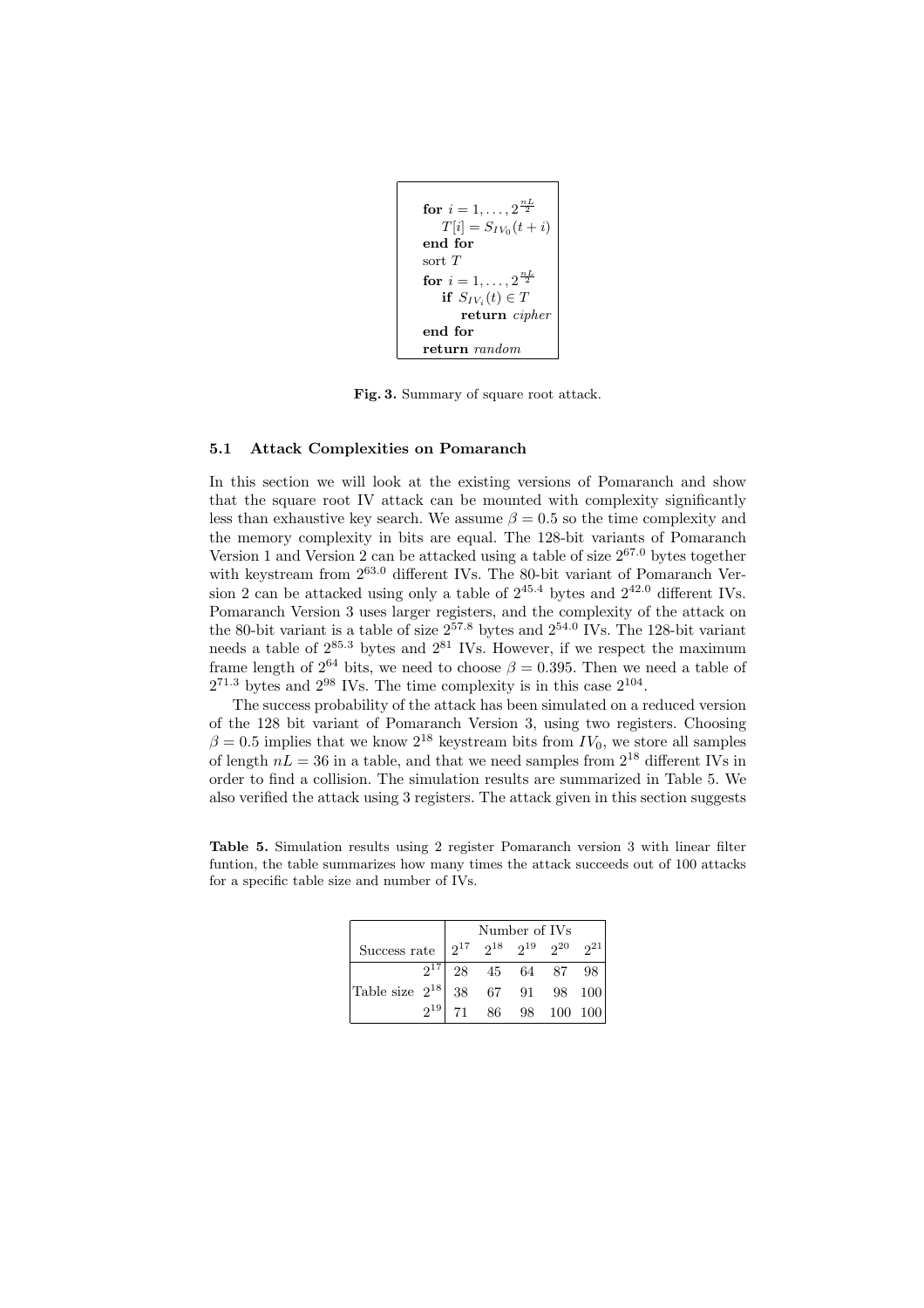a new design criteria for the Pomaranch family of stream ciphers, namely that the total register length must be at least twice the keysize.

# 6 Conclusions

We have presented two general attacks on Pomaranch-like keystream generators. The attack complexities are summarized in Table 6.

The first attack is a distinguishing attack that can be applied to all known versions and variants of the stream cipher Pomaranch. For Pomaranch Version 1 and Pomaranch Version 2, the distinguisher will succeed with better computational complexity than any other known distinguisher for these versions. For the 80-bit variant of Pomaranch Version 3, the attack will succeed using 2<sup>71</sup>.<sup>1</sup> bits and computational complexity  $2^{71.1}$ . Since the frame length is restricted to  $2^{64}$  bits we can instead collect  $2^{64}$  bits from 137 key/IV pairs. For the 128-bit variant our distinguisher needs about  $2^{126}$  samples and will not succeed if the frame length is restricted.

We have also presented a general IV attack that works for all ciphers where the key size is larger than half of the state size, when the part of the state only affected by the key is not considered. The attack was demonstrated on all versions and variants of Pomaranch with complexity far below exhaustive search. This attack has much lower complexity than the first and will work even if the frame length is restricted. The attack will not recover the key but is different from a distinguishing attack. It will recover the plaintext corresponding to one IV if only the ciphertext together with the first few keystream bits are known. On the other hand, this attack will require keystream from a large amount of IVs. This attack will also be applicable to the stream cipher LEX [1] and to any block cipher used in OFB mode of operation as shown in [3]. The attack scenario here is somewhat similar to the attack scenarios in disk encryption, see e.g., [4], where the adversary has write access to the disk encryptor and read access to the storage medium.

| <b>Attack Complexities</b>                                                    | Distinguishing Attack                   | Square Root IV attack          |  |
|-------------------------------------------------------------------------------|-----------------------------------------|--------------------------------|--|
|                                                                               | Keystream/Compl.                        | Memory/IVs/Compl.              |  |
| Pomaranch v1 128 bit                                                          | $2^{71} / 2^{71}$                       | $2^{67}$ / $2^{63}$ / $2^{63}$ |  |
|                                                                               | $2^{56} / 2^{56}$                       | $2^{45}$ / $2^{42}$ / $2^{42}$ |  |
| Pomaranch v2 $\begin{array}{c} 80 \text{ bit} \\ 128 \text{ bit} \end{array}$ | $2^{77} / 2^{77}$                       | $2^{67}$ / $2^{63}$ / $2^{63}$ |  |
| 80 bit<br>Pomaranch v3                                                        | $2^{71} / 2^{71}$                       | $2^{58}$ / $2^{54}$ / $2^{54}$ |  |
| $128$ bit                                                                     | $*$ 2 <sup>126</sup> / 2 <sup>126</sup> | $2^{71} / 2^{98} / 2^{104}$    |  |

Table 6. Summary of attack complexities, for the two proposed attacks, on all versions and variants of Pomaranch.

\* Without frame length restriction